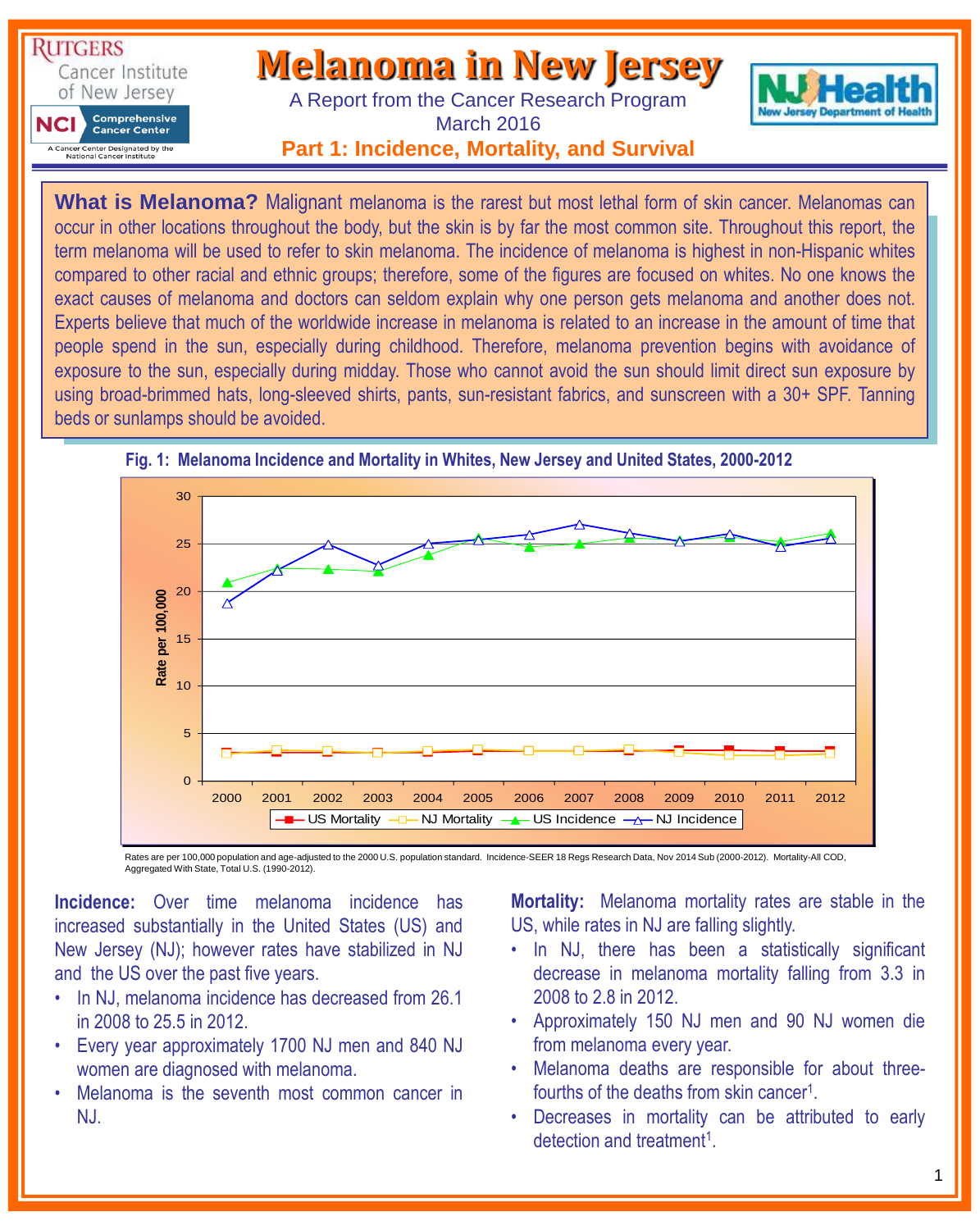#### **Fig. 2: Lifetime Risk of Developing/ Dying of Melanoma in Whites, NJ and US, 2010-2012**



Lifetime risk is the probability of developing or dying from cancer in the course of one's lifespan. These estimates reflect the average experience of people in NJ and the US and do not take into account individuals**'** behaviors or risk factors. For example, the estimate of 1 in 33 men developing melanoma in his lifetime would underestimate the risk for men who have a family history of melanoma.

The NJ lifetime risk of….

- developing melanoma is 1 in 33 for white men and 1 in 50 for white women
- dying from melanoma is 1 in 216 for white men and 1 in 432 for white women

The US lifetime risk of….

- developing melanoma is 1 in 33 for white men and 1 in 52 for white women
- dying from melanoma is 1 in 201 for white men and 1 in 411 for white women

**Melanoma in NJ Counties** Melanoma affects people in all NJ counties, with some of the counties with the highest incidence rates along the coast. There are many possible explanations for geographic variations in cancer rates including differences in lifestyles, access to medical care, screening practices, reporting practices, and environmental exposures.

#### **Fig. 3: Melanoma Incidence in Whites by NJ County, 2008-2012**



State Cancer Profiles. (2015, July 23). Retrieved from http://statecancerprofiles.cancer.gov/index.html 2



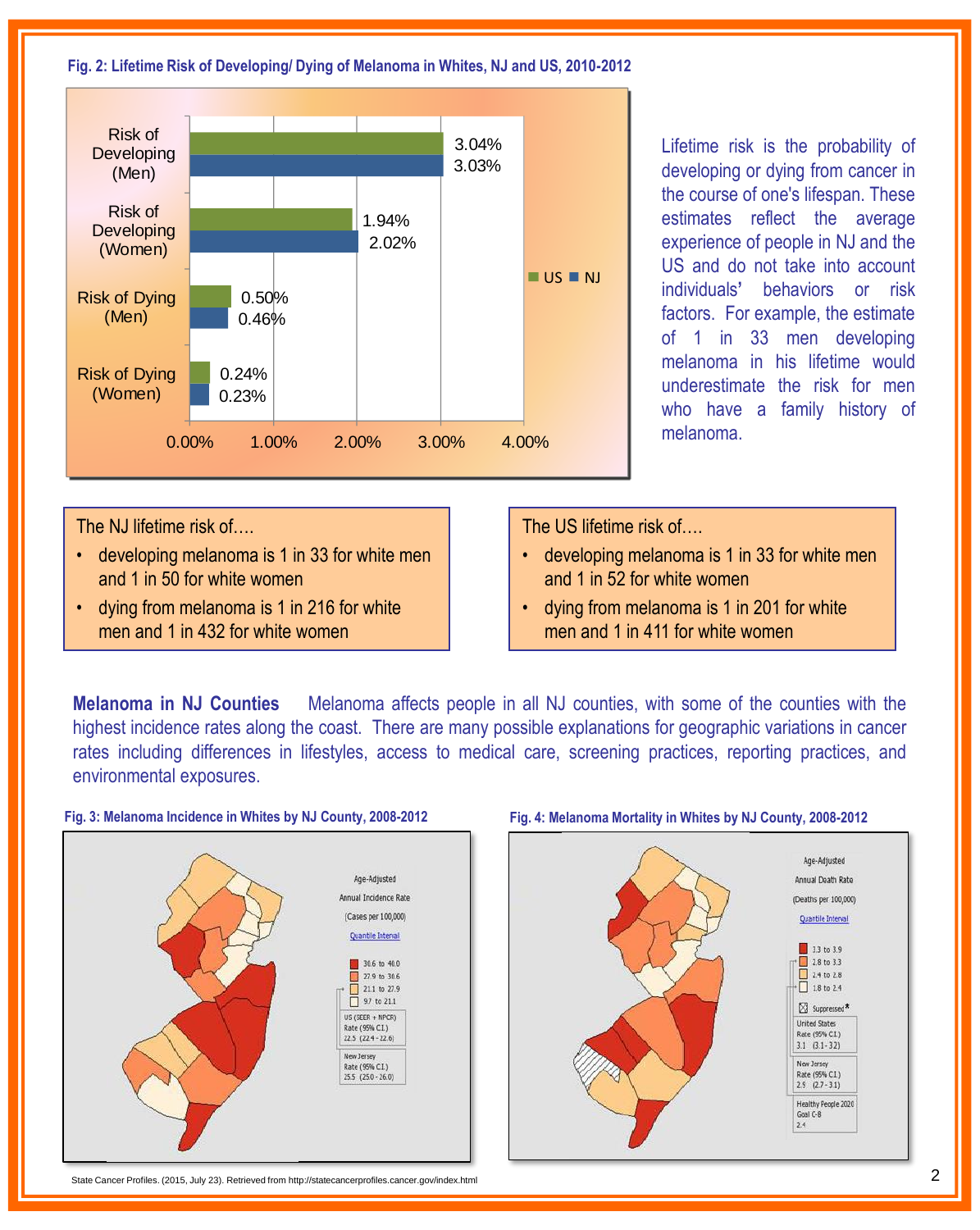**Fig. 5: Melanoma Incidence in Whites by Gender and 5-Year Age Group, NJ, 2008-2012**



### **Age & Gender Differences**

In the US, melanoma is the fifth leading cancer site for men (5%) and the seventh leading cancer site for women (4%). 1 The chance of developing melanoma increases with age, but affects all ages. When men reach age 45, the risk of developing melanoma surpasses that of women as incidence begins to increase dramatically.

# **What increases my risk for developing melanoma?**

- Exposure to ultraviolet radiation (UVA & UVB)
- Severe blistering sunburns, especially as a child
- Having abnormal or large moles
- Having many (more than 50) ordinary moles
- Family or personal history of melanoma
- Fair complexion with a tendency to sunburn
	- Weakened immune system



### **Fig. 6: Melanoma Incidence in Whites by Body Site and Gender, NJ, 2008-2012**

Melanoma can occur on any skin surface. In men, melanoma is more often found on the trunk (the area between the shoulders and the hips) or the head and neck. In women, it more often develops on the lower legs. This can be attributable to differences in occupational and recreational sun exposure. 1

Rates are per 100,000 population and age-adjusted to the 2000 U.S. population standard.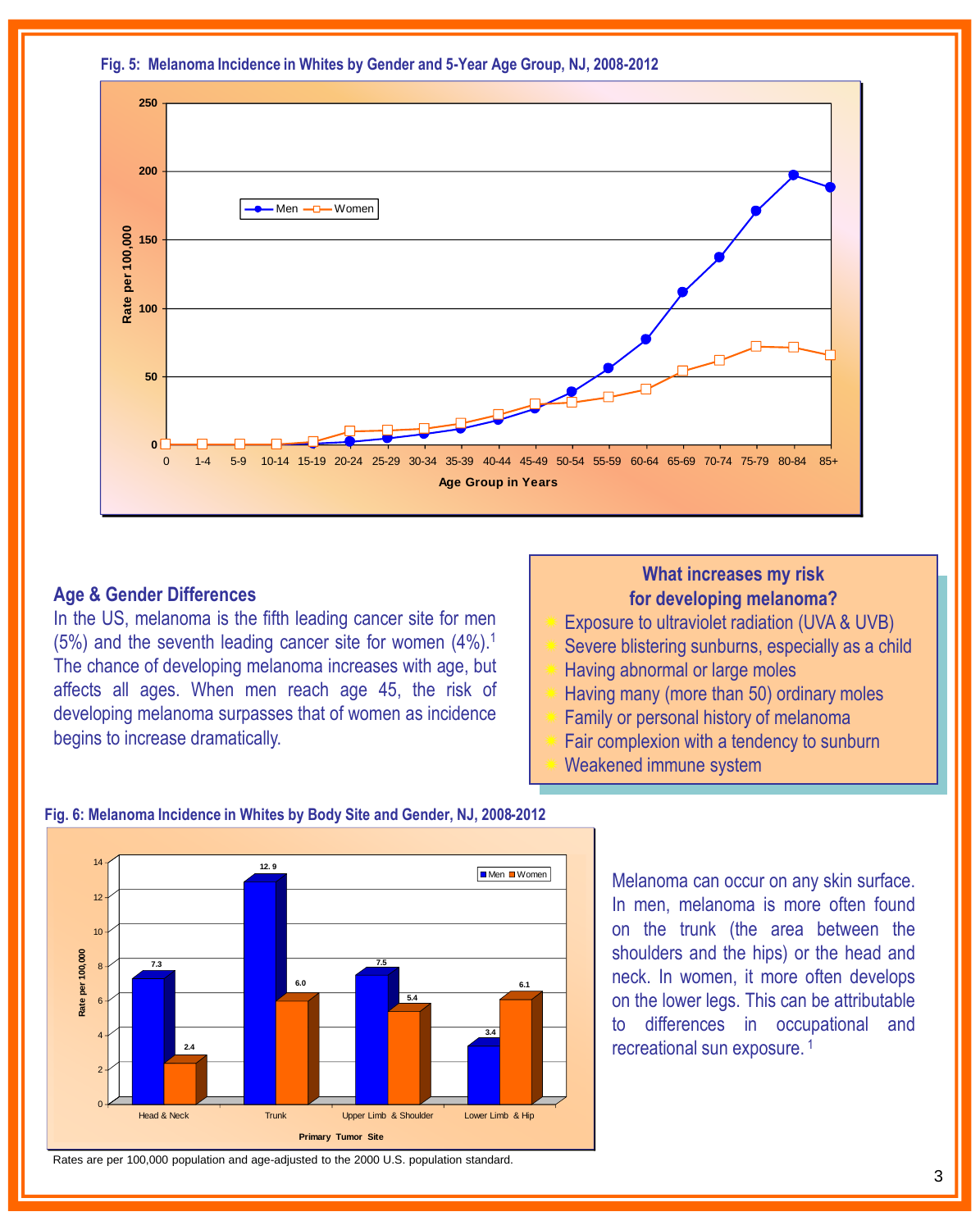#### **Fig. 7: Melanoma Incidence in All Races by Stage, NJ, 1979-2012**



#### **Stage at diagnosis**

Over time, the proportion of melanomas that are diagnosed at the local, more curable stage, have increased by 12.8%. Diagnosis of melanoma at the distant, most lethal stage, has decreased by 2%. This could be a result of early detection programs and increased public awareness about the importance of screening.

# **Stage Differences by Race / Ethnicity**

Even though most cases are diagnosed at the local stage, racial and ethnic disparities exist for those being diagnosed with distant stage melanoma. The percentage of white non-Hispanics diagnosed with late stage melanoma is less than half of that of other races and ethnicities.

**Fig. 8: Proportion of Cases Diagnosed with Melanoma in Distant Stage by Race / Ethnicity, NJ, 2000-2012 (n= 983)**



#### **Fig. 9: Proportion of Melanoma Cases by Stage and 5-Year Age Group, Whites, NJ, 2008-2012**



### **Stage Differences by Age**

As age increases, the likelihood that you will be diagnosed at a later stage increases. The percentage of people who are diagnosed with a distant stage melanoma increases from 1.6% to 5.4% as a person ages.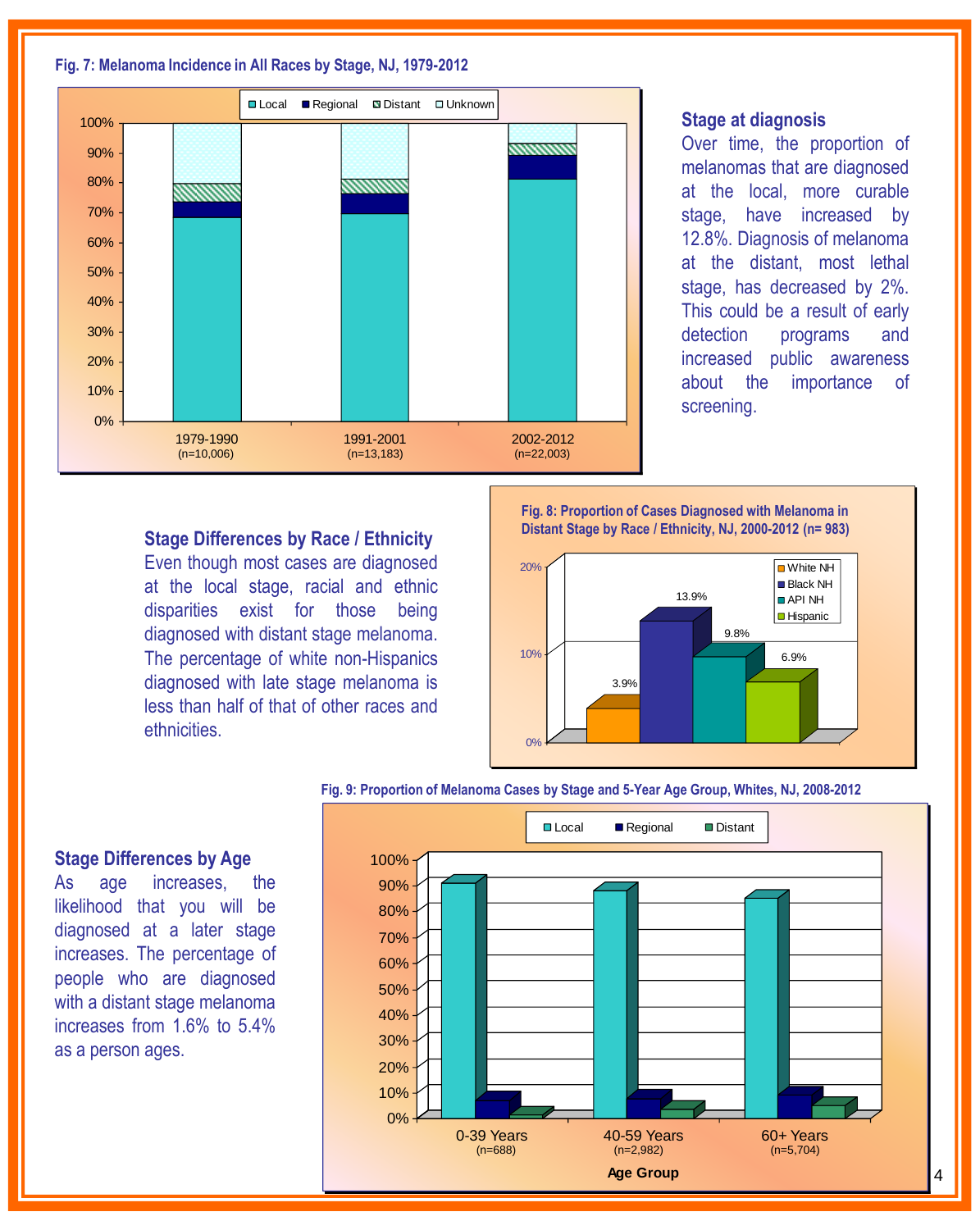**Fig. 10: Melanoma Five-Year Relative Survival in Whites by Stage and Gender, NJ, 2007-2011**



The 5-year survival refers to the percentage of patients who live at least 5 years after being diagnosed with melanoma. Diagnosis at the local stage is associated with the best prognosis (99.8% for men and women), followed by diagnosis at the regional stage (54.3% men, 68.3% women). Diagnosis at the distant stage is associated with the poorest survival outcome (19% men, 19.9% women). An individual's cancer survival is dependent on several factors, such as, age, overall health, treatment received, and how well the cancer responds to the treatment.

# **What are the best ways to prevent and reduce the risk of melanoma?**

- Protect yourself from UV rays that can penetrate light clothing, windshields, & windows.
- Avoid exposure to the midday sun (from 10 a.m. to 4 p.m.) whenever possible.
- If you must be outside, wear long sleeves, long pants, and a hat with a wide brim.
- Help protect your skin by using sunscreen (SPF of 30+ provides the most protection).
- Wear sunglasses that have UV-absorbing lenses that block at least 99% of UVA & UVB rays.
- Avoid tanning beds and sunlamps.
- Teach children about the dangers of too much sun exposure and protect them from excess exposure.

<sup>1</sup> American Cancer Society. Cancer Facts & Figures 2016. Atlanta: American Cancer Society; 2016

## **Prepared by: Jie Li, MPH; Lisa E. Paddock, MPH, PhD; Pamela K. Agovino, MPH; Nahrin Ahmed, MA; Antoinette Stroup, PhD**

The NJSCR is a participant in the Centers for Disease Control and Prevention's National Program of Cancer Registries (NPCR) and is a National Cancer Institute SEER Expansion Registry. We acknowledge the Centers for Disease Control and Prevention for its support of the NJSCR under cooperative agreement 5U58DP003931-02 and the National Cancer Institute's Surveillance, Epidemiology, and End Results (SEER) Program under contract HHSN 261201300021I NCI Control No. N01PC-2013-00021.



*Scan the QR code to access the report and technical notes*

**Cancer Research Program, Cancer Epidemiology Services, NJSCR • Tel: (609) 633-0500 • www.state.nj.us/health/ces** 5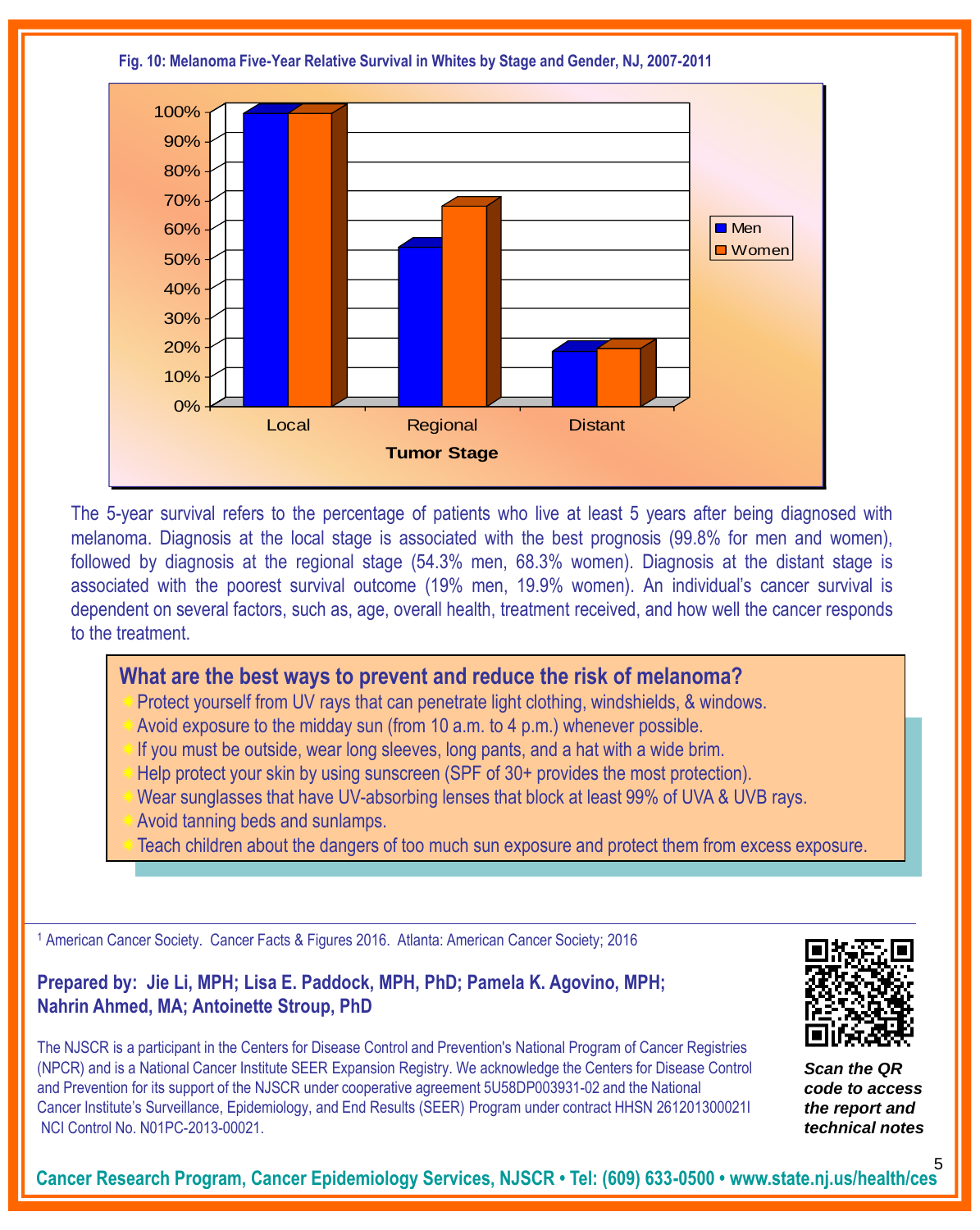## **Technical Notes**

### **NJSCR Data**

The New Jersey State Cancer Registry (NJSCR) collects information about cancer diagnosed among New Jersey residents. New Jersey incidence and survival data for this report were derived from the NJSCR January 2015 analytic file. U.S. incidence and mortality data, and New Jersey mortality data were obtained from the Surveillance, Epidemiology, and End Results (SEER) program of the National Cancer Institute (NCI). SEER data are generally used for the U.S. rates and are considered to be representative of the entire U.S. population. This report includes all cases of malignant melanoma of the skin (basal and squamous cells skin cancers are not included) for the years 1979-2012. Melanoma of the skin is defined by the topography codes for skin (C440-C449) and histology codes for melanoma (8720-8790) as detailed in International Classification of Diseases for Oncology (ICD-O) third edition. For detailed definitions of the cancer categories, please visit the SEER program website (http://www.seer.cancer.gov/siterecode/icdo3\_d01272003/).

# **Analysis Methods**

In this report, counts and rates were tabulated using SEER\*Stat version 8.2.1 [\(http://seer.cancer.gov/seerstat/\)](http://seer.cancer.gov/seerstat/), a statistical software package distributed by the NCI. Rates were per 100,000 and age-adjusted to the 2000 U.S. standard population. Incidence rates and counts were suppressed where counts were fewer than five as a way to ensure statistical reliability and patient confidentiality. Mortality data were provided through NCI's SEER program in the SEER\*Stat database and data were suppressed by default where counts were fewer than ten. Survival time was calculated from the date of diagnosis to the date of death, the date last known to be alive if there was no date of death, or December 31, 2012, whichever occurred earliest. Cases with zero survival time were excluded. Stage at diagnosis was coded according to SEER summary stage – local, regional, distant and unknown. The New Jersey county incidence and mortality maps were generated by the NCI, State Cancer Profiles (<http://statecancerprofiles.cancer.gov/index.html>).

Data to develop the Lifetime Risk of Developing or Dying of Cancer was obtained using Devcan: Probability of Developing or Dying of Cancer Software, Version 6.7.2; Statistical Research Applications Branch, NCI, 2005 [\(http://srab.cancer.gov/devcan](http://srab.cancer.gov/devcan) ). Source data for the incidence data included NJSCR, January 2015 analytic file, using SEER\*Stat software. Source data for the mortality data included SEER 18 Regs Research Data+Hurricane Katrina Impacted Lousianna Cases, Nov 2014 (2000-2012) Mortality - All COD, Aggregated With State, Total U.S. (1969-2012).